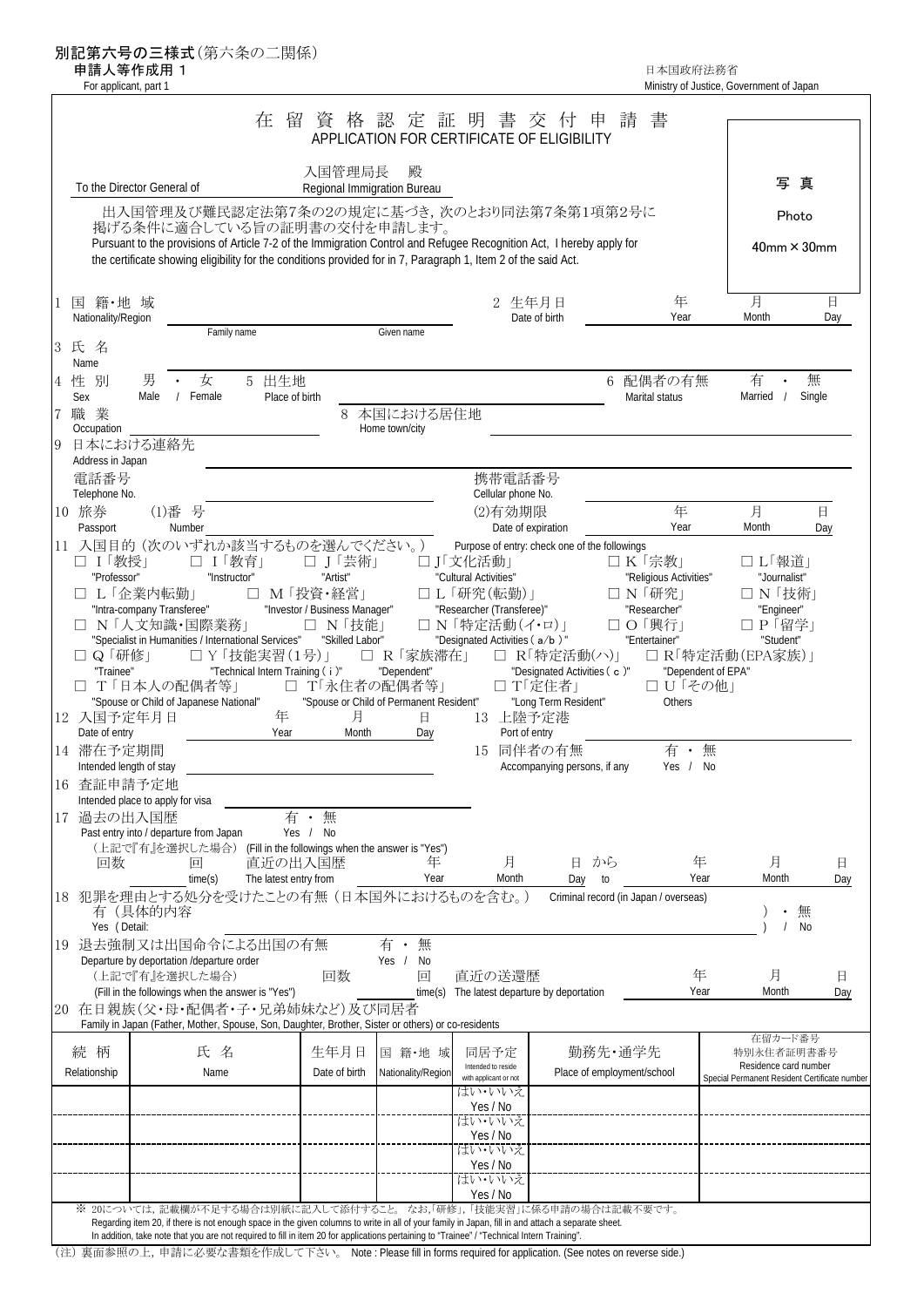## 申請人等作成用 2 T (「日本人の配偶者等」・「永住者の配偶者等」・「定住者」)

| 申請人等作成用 2 | T(「日本人の配偶者等」「永住者の配偶者等」「定住者」)                                                                                                      | 在留資格認定証明書用                     |
|-----------|-----------------------------------------------------------------------------------------------------------------------------------|--------------------------------|
|           | For applicant, part 2   ("Spouse or Child of Japanese National" / "Spouse or Child of Permanent Resident" / "Long Term Resident") | For certificate of eligibility |

|    | 21 身分又は地位<br>Personal relationship or status                                                                                                                                                   |                |                                                                                       |                                                                                                                                 |            |          |
|----|------------------------------------------------------------------------------------------------------------------------------------------------------------------------------------------------|----------------|---------------------------------------------------------------------------------------|---------------------------------------------------------------------------------------------------------------------------------|------------|----------|
|    | □ 日本人の配偶者<br>□ 日本人の実子                                                                                                                                                                          |                | □ 日本人の特別養子                                                                            |                                                                                                                                 |            |          |
|    | Biological child of Japanese national<br>Spouse of Japanese national                                                                                                                           |                |                                                                                       | Child adopted by Japanese nationals in accordance with the provisions<br>of Article 817-2 of the Civil Code (Law No.89 of 1896) |            |          |
|    | □ 永住者又は特別永住者の配偶者                                                                                                                                                                               |                | □ 永住者又は特別永住者の実子                                                                       |                                                                                                                                 |            |          |
|    | Spouse of Permanent Resident or Special Permanent Resident                                                                                                                                     |                | Biological child of Permanent Resident or Special Permanent Resident                  |                                                                                                                                 |            |          |
|    | □ 日本人の実子の実子                                                                                                                                                                                    |                | □ 日本人の実子又は「定住者」の配偶者                                                                   |                                                                                                                                 |            |          |
|    | Biological child of biological child of Japanese national<br>日本人・永住者・特別永住者・日本人の配偶者・永住者の配偶者又は「定住者」の未成年で未婚の実子                                                                                    |                | Spouse of biological child of Japanese national or "Long Term Resident"               |                                                                                                                                 |            |          |
|    | Biological child who is a minor and single of Japanese,"Permanent Resident","Special Permanent Resident", Spouse of Japanese national,<br>Spouse of Permanent Resident or "Long Term Resident" |                |                                                                                       |                                                                                                                                 |            |          |
|    | 日本人・永住者・特別永住者又は「定住者」の6歳未満の養子                                                                                                                                                                   |                |                                                                                       |                                                                                                                                 |            |          |
|    | Adopted child who is under 6 years old of Japanese,"Permanent Resident","Special Permanent Resident" or "Long Term Resident"                                                                   |                |                                                                                       |                                                                                                                                 |            |          |
|    | □ その他(<br>Others                                                                                                                                                                               |                |                                                                                       |                                                                                                                                 |            |          |
| 22 | 婚姻,出生又は縁組の届出先及び届出年月日                                                                                                                                                                           |                | Authorities where marriage, birth or adoption was registered and date of registration |                                                                                                                                 |            |          |
|    | (1)日本国届出先                                                                                                                                                                                      |                | 届出年月日                                                                                 | 年                                                                                                                               | 月          | 日        |
|    | Japanese authorities                                                                                                                                                                           |                | Date of registration                                                                  | Year                                                                                                                            | Month      | Day      |
|    | (2)本国等届出先<br>Foreign authorities                                                                                                                                                               |                | 届出年月日<br>Date of registration                                                         | 年<br>Year                                                                                                                       | 月<br>Month | 日<br>Day |
| 23 | 申請人の勤務先等 Place of employment or organization to which the applicant is to belong                                                                                                               |                |                                                                                       |                                                                                                                                 |            |          |
|    | ※日本における勤務予定先を記載すること。<br>Fill in the name of the intended place of work in Japan.                                                                                                               |                |                                                                                       |                                                                                                                                 |            |          |
|    | ※(2)については、主たる勤務場所の所在地及び電話番号を記載すること。                                                                                                                                                            |                |                                                                                       |                                                                                                                                 |            |          |
|    | For sub-items (2), give the address and telephone number of your principal place of employment.                                                                                                |                |                                                                                       |                                                                                                                                 |            |          |
|    | (1)名称<br>Name                                                                                                                                                                                  | Name of branch | 支店・事業所名                                                                               |                                                                                                                                 |            |          |
|    | (2)所在地                                                                                                                                                                                         |                | 電話番号                                                                                  |                                                                                                                                 |            |          |
|    | Address                                                                                                                                                                                        |                | Telephone No.                                                                         |                                                                                                                                 |            |          |
|    | 円<br>(3)年 収                                                                                                                                                                                    |                |                                                                                       |                                                                                                                                 |            |          |
|    | Yen<br>Annual income<br>24 滞在費支弁方法 Method of support to pay for expenses while in Japan                                                                                                        |                |                                                                                       |                                                                                                                                 |            |          |
|    | (1)支弁方法及び月平均支弁額                                                                                                                                                                                |                | Method of support and an amount of support per month (average)                        |                                                                                                                                 |            |          |
|    | □ 本人負担                                                                                                                                                                                         | 円              | □ 在外経費支弁者負担                                                                           |                                                                                                                                 |            | 円        |
|    | Self                                                                                                                                                                                           | Yen            | Supporter living abroad                                                               |                                                                                                                                 |            | Yen      |
|    | □ 在日経費支弁者負担<br>Supporter in Japan                                                                                                                                                              | 円<br>Yen       | □ 身元保証人<br>Guarantor                                                                  |                                                                                                                                 |            | 円<br>Yen |
|    | □ その他                                                                                                                                                                                          | 円              |                                                                                       |                                                                                                                                 |            |          |
|    | Others                                                                                                                                                                                         | Yen            |                                                                                       |                                                                                                                                 |            |          |
|    | (2)送金・携行等の別 Remittances from abroad or carrying cash                                                                                                                                           |                |                                                                                       |                                                                                                                                 |            |          |
|    | □ 外国からの携行<br>Carrying from abroad                                                                                                                                                              | 円<br>Yen       | □外国からの送金<br>Remittances from abroad                                                   |                                                                                                                                 |            | 円<br>Yen |
|    | (携行者<br>携行時期                                                                                                                                                                                   |                |                                                                                       | ) 口 その他                                                                                                                         |            | 円        |
|    | Name of the individual<br>Date and time of                                                                                                                                                     |                |                                                                                       | <b>Others</b>                                                                                                                   |            | Yen      |
|    | carrying cash<br>carrying cash<br>(3)経費支弁者 (後記25と異なる場合に記入) Supporter (Fill in the following in cases where different person other than that given in 25 below.)                                |                |                                                                                       |                                                                                                                                 |            |          |
|    | ①氏 名                                                                                                                                                                                           |                |                                                                                       |                                                                                                                                 |            |          |
|    | Name                                                                                                                                                                                           |                |                                                                                       |                                                                                                                                 |            |          |
|    | ②住 所                                                                                                                                                                                           |                |                                                                                       | 電話番号                                                                                                                            |            |          |
|    | Address                                                                                                                                                                                        |                |                                                                                       | Telephone No.                                                                                                                   |            |          |
|    | 3職業 (勤務先の名称)<br>Place of employment                                                                                                                                                            |                |                                                                                       | 電話番号<br>Telephone No.                                                                                                           |            |          |
|    | 4年 収<br>円                                                                                                                                                                                      |                |                                                                                       |                                                                                                                                 |            |          |
|    | Annual income<br>Yen                                                                                                                                                                           |                |                                                                                       |                                                                                                                                 |            |          |
|    |                                                                                                                                                                                                |                |                                                                                       |                                                                                                                                 |            |          |
|    |                                                                                                                                                                                                |                |                                                                                       |                                                                                                                                 |            |          |
|    |                                                                                                                                                                                                |                |                                                                                       |                                                                                                                                 |            |          |
|    |                                                                                                                                                                                                |                |                                                                                       |                                                                                                                                 |            |          |
|    |                                                                                                                                                                                                |                |                                                                                       |                                                                                                                                 |            |          |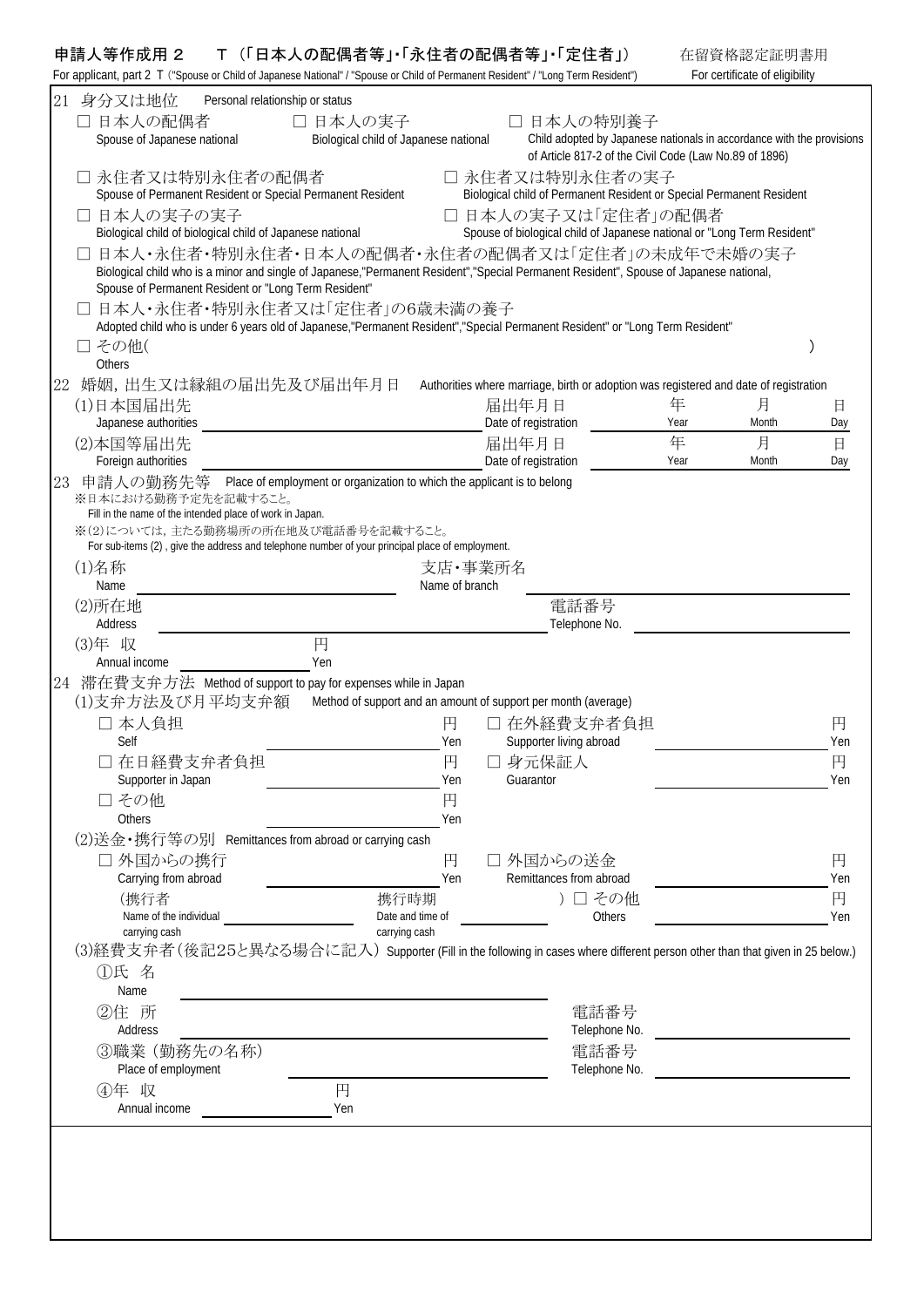## 申請人等作成用 3 T (「日本人の配偶者等」・「永住者の配偶者等」・「定住者」) 在留資格認定証明書用

For applicant, part 3 T ("Spouse or Child of Japanese National" / "Spouse or Child of Permanent Resident" / "Long Term Resident") For certificate of eligibility

| 25 | $(1)$ 氏<br>名                                     |                                                                                                  |                                 |                    | 扶養者 (申請人が扶養を受ける場合に記入) Supporter (Fill in the followings when the applicant is to be supported.)                                                                                                               |               |            |          |
|----|--------------------------------------------------|--------------------------------------------------------------------------------------------------|---------------------------------|--------------------|---------------------------------------------------------------------------------------------------------------------------------------------------------------------------------------------------------------|---------------|------------|----------|
|    | Name<br>(2)生年月日<br>Date of birth                 | 年<br>Year                                                                                        | 月<br>Month                      | $\boxminus$<br>Day | (3)国 籍·地 域<br>Nationality/Region                                                                                                                                                                              |               |            |          |
|    |                                                  | (4)在留カード番号 / 特別永住者証明書番号<br>Residence card number / Special Permanent Resident Certificate number |                                 |                    |                                                                                                                                                                                                               |               |            |          |
|    | (5)在留資格<br>Status of residence                   |                                                                                                  | (6)在留期間<br>Period of stay       |                    | (7)在留期間の満了日<br>Date of expiration                                                                                                                                                                             | 年<br>Year     | 月<br>Month | 日<br>Day |
|    | (8)申請人との関係 (続柄)                                  |                                                                                                  | Relationship with the applicant |                    | 口母                                                                                                                                                                                                            |               |            |          |
|    | 口夫<br>Husband                                    | 口妻<br>Wife                                                                                       | 口父<br>Father                    |                    | Mother                                                                                                                                                                                                        |               |            |          |
|    | □ 養父<br>Foster father                            | □ 養母<br>Foster mother                                                                            | □ その他 (<br><b>Others</b>        |                    |                                                                                                                                                                                                               |               |            |          |
|    | (9)勤務先名称<br>Place of employment                  |                                                                                                  |                                 |                    | 支店·事業所名<br>Name of branch                                                                                                                                                                                     |               |            |          |
|    | (10)勤務先所在地<br>Address                            |                                                                                                  |                                 |                    | 電話番号<br>Telephone No.                                                                                                                                                                                         |               |            |          |
|    | (11)年 収<br>Annual income                         |                                                                                                  | 円<br>Yen                        |                    |                                                                                                                                                                                                               |               |            |          |
|    | 26 在日身元保証人又は連絡先                                  |                                                                                                  | Guarantor or contact in Japan   |                    |                                                                                                                                                                                                               |               |            |          |
|    | (1)氏 名<br>Name                                   |                                                                                                  |                                 |                    | (2)職業<br>Occupation                                                                                                                                                                                           |               |            |          |
|    | (3)住 所<br>Address                                |                                                                                                  |                                 |                    |                                                                                                                                                                                                               |               |            |          |
|    | 電話番号<br>Telephone No.                            |                                                                                                  |                                 |                    | 携帯電話番号<br>Cellular Phone No.                                                                                                                                                                                  |               |            |          |
| 27 |                                                  | 申請人, 法定代理人, 法第7条の2第2項に規定する代理人                                                                    |                                 |                    |                                                                                                                                                                                                               |               |            |          |
|    | (1)氏 名<br>Name                                   |                                                                                                  |                                 |                    | Applicant, legal representative or the authorized representative, prescribed in Paragraph 2 of Article 7-2.<br>(2)本人との関係<br>Relationship with the applicant                                                   |               |            |          |
|    | (3)住 所<br>Address                                |                                                                                                  |                                 |                    |                                                                                                                                                                                                               |               |            |          |
|    | 電話番号<br>Telephone No.                            |                                                                                                  |                                 |                    | 携帯電話番号<br>Cellular Phone No.                                                                                                                                                                                  |               |            |          |
|    |                                                  | 以上の記載内容は事実と相違ありません。<br>申請人(代理人)の署名/申請書作成年月日                                                      |                                 |                    | I hereby declare that the statement given above is true and correct.<br>Signature of the applicant (representative) / Date of filling in this form                                                            |               |            |          |
|    |                                                  |                                                                                                  |                                 |                    |                                                                                                                                                                                                               | 年<br>Year     | 月<br>Month | 日<br>Day |
|    | 注意<br>Attention                                  | must correct the part concerned and sign their name.                                             |                                 |                    | 申請書作成後申請までに記載内容に変更が生じた場合,申請人(代理人)が変更箇所を訂正し,署名すること。<br>In cases where descriptions have changed after filling in this application form up until submission of this application, the applicant (representative) |               |            |          |
|    | ※ 取次者 Agent or other authorized person<br>(1)氏 名 |                                                                                                  |                                 | (2)住 所             |                                                                                                                                                                                                               |               |            |          |
|    | Name                                             |                                                                                                  |                                 | Address            |                                                                                                                                                                                                               |               |            |          |
|    | (3)所属機関等                                         | Organization to which the agent belongs                                                          |                                 |                    | 電話番号                                                                                                                                                                                                          | Telephone No. |            |          |
|    |                                                  |                                                                                                  |                                 |                    |                                                                                                                                                                                                               |               |            |          |
|    |                                                  |                                                                                                  |                                 |                    |                                                                                                                                                                                                               |               |            |          |
|    |                                                  |                                                                                                  |                                 |                    |                                                                                                                                                                                                               |               |            |          |
|    |                                                  |                                                                                                  |                                 |                    |                                                                                                                                                                                                               |               |            |          |
|    |                                                  |                                                                                                  |                                 |                    |                                                                                                                                                                                                               |               |            |          |
|    |                                                  |                                                                                                  |                                 |                    |                                                                                                                                                                                                               |               |            |          |